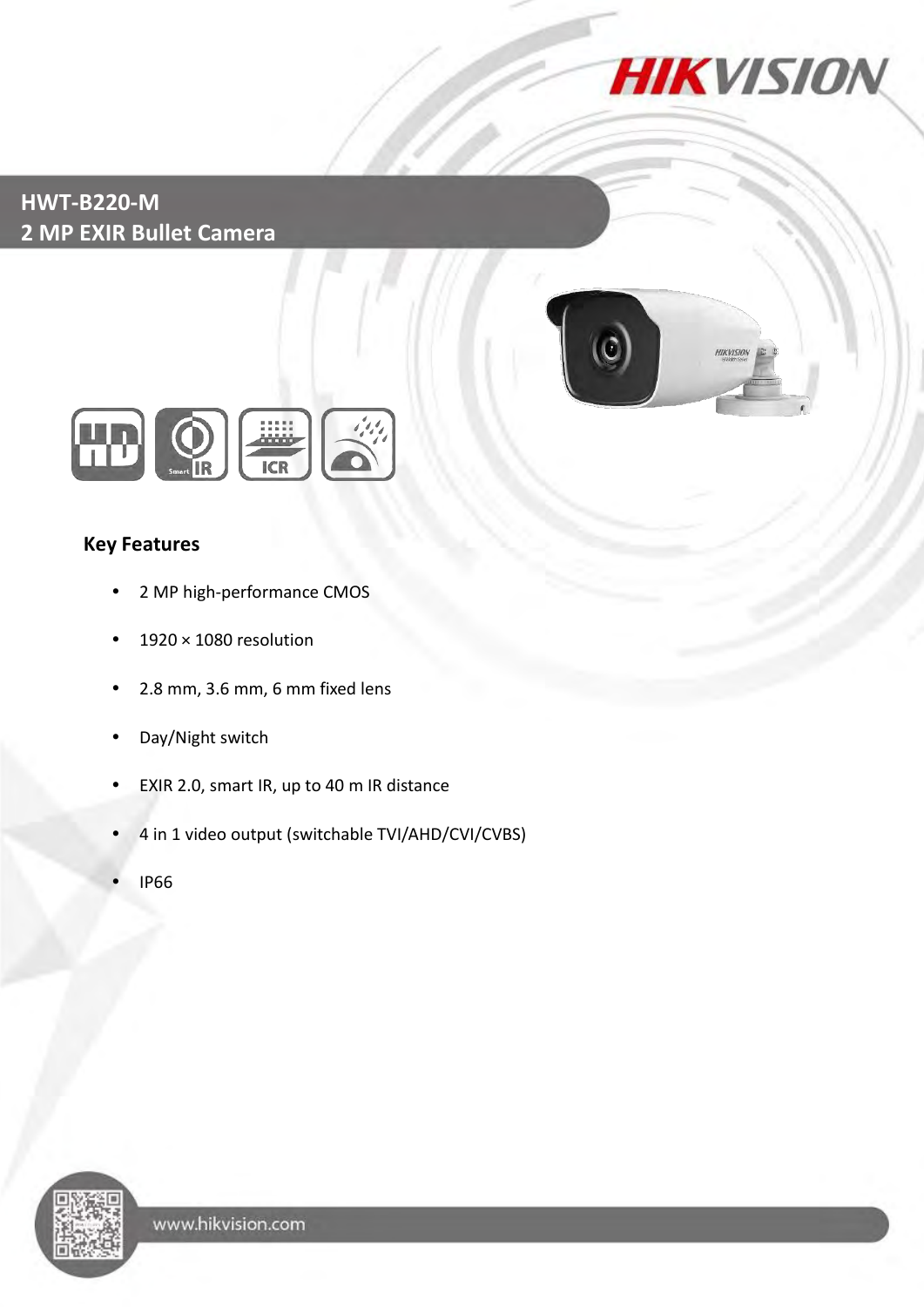

## **Specifications**

| <b>Camera</b>               |                                                                              |
|-----------------------------|------------------------------------------------------------------------------|
| Image Sensor                | 2 MP CMOS image sensor                                                       |
| Signal System               | PAL/NTSC                                                                     |
| Resolution                  | 1920 (H) × 1080 (V)                                                          |
| Min. Illumination           | 0.01 Lux@(F1.2, AGC ON), 0 Lux with IR                                       |
| <b>Shutter Time</b>         | $1/25$ (1/30) s to 1/50,000 s                                                |
| Lens                        | 2.8 mm, 3.6 mm, 6 mm                                                         |
| Horizontal Field of View    | 103° (2.8 mm), 80.7° (3.6 mm), 50.1° (6 mm)                                  |
| Lens Mount                  | M12                                                                          |
| Day & Night                 | IR cut filter                                                                |
| Angle Adjustment            | Pan: 0° to 360°, Tilt: 0° to 180°, Rotation: 0° to 360°                      |
| Synchronization             | Internal synchronization                                                     |
| Video Frame Rate            | PAL: 1080p@25fps<br>NTSC: 1080p@30fps                                        |
| <b>Menu</b>                 |                                                                              |
| AGC                         | High/Medium/Low/Off                                                          |
| D/N Mode                    | Auto/Color/BW (Black and White)                                              |
| BLC                         | Support                                                                      |
| <b>DWDR</b>                 | Support                                                                      |
| Language                    | English                                                                      |
| <b>Functions</b>            | Brightness, Sharpness, DNR, Mirror, Smart IR                                 |
| <b>Interface</b>            |                                                                              |
| Video Output                | 1 HD analog output                                                           |
| Switch Button               | TVI/AHD/CVI/CVBS                                                             |
| <b>General</b>              |                                                                              |
| <b>Operating Conditions</b> | -40 °C to 60 °C (-40 °F to 140 °F), Humidity: 90% or less (non-condensation) |
| Power Supply                | 12 VDC ±15%                                                                  |
| Power Consumption           | Max. 4 W                                                                     |
| Protection Level            | <b>IP66</b>                                                                  |
| Material                    | Metal                                                                        |
| IR Range                    | Up to 40 m                                                                   |
| <b>Dimensions</b>           | 75.4mm × 230.8 mm × 87.2 mm (2.97" × 9.09" × 3.43")                          |
| Weight                      | 545 g (1.20 lb.)                                                             |